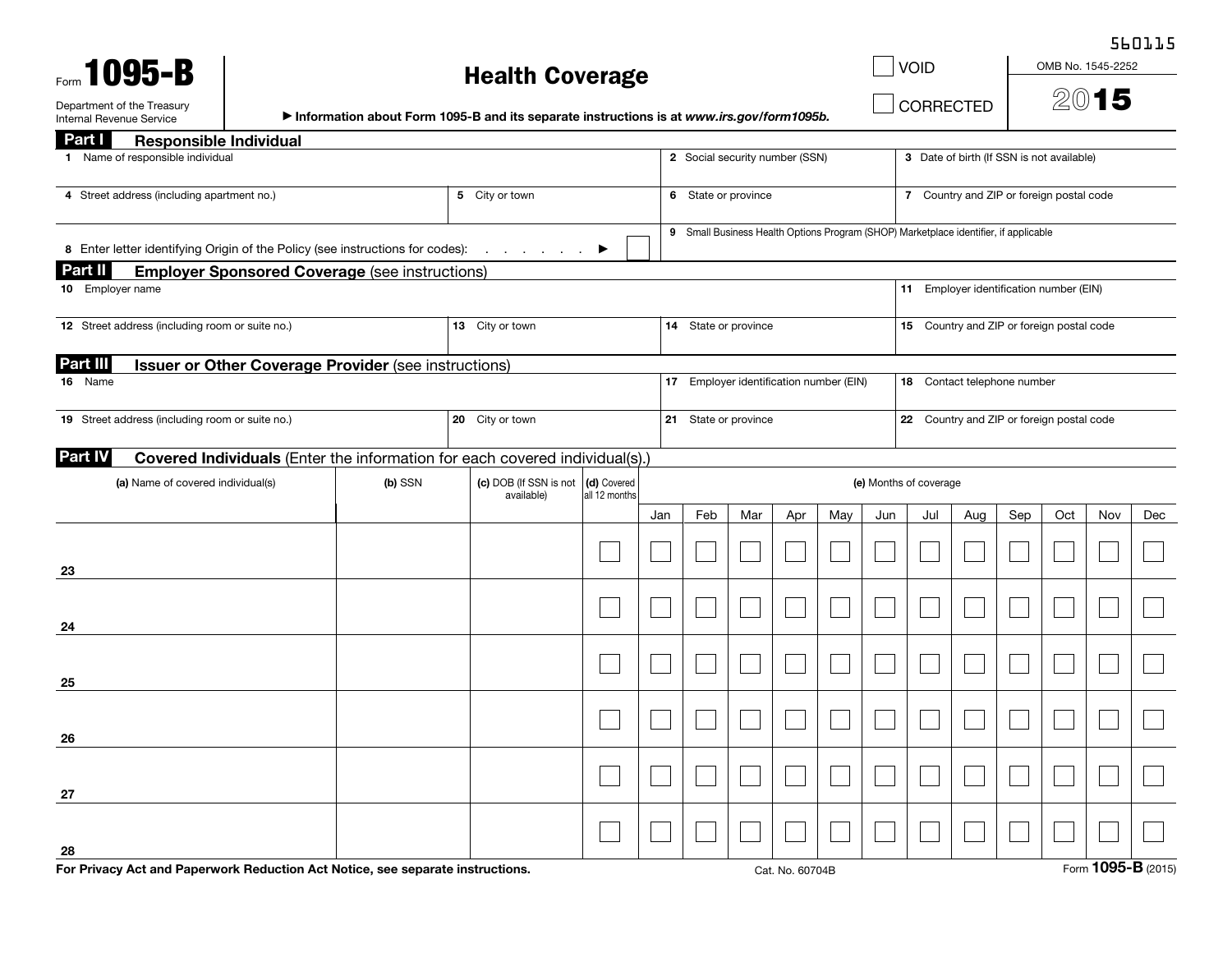## Instructions for Recipient

This Form 1095-B provides information needed to report on your income tax return that you, your spouse (if you file a joint return), and individuals you claim as dependents had qualifying health coverage (referred to as "minimum essential coverage") for some or all months during the year. Individuals who don't have minimum essential coverage and don't qualify for an exemption from this requirement may be liable for the individual shared responsibility payment.

Minimum essential coverage includes government-sponsored programs, eligible employer-sponsored plans, individual market plans, and other coverage the Department of Health and Human Services designates as minimum essential coverage. For more information on the requirement to have minimum essential coverage and what is minimum essential coverage, see *www.irs.gov/Affordable-Care-Act/Individuals-and-Families/Individual-Shared-Responsibility-Provision*.

TIP *Providers of minimum essential coverage are required to furnish only one Form 1095-B for all individuals whose coverage is reported on that form. As the recipient of this Form 1095-B, you should provide a copy to other individuals covered under the policy if they request it for their records.*

Part I. Responsible Individual, lines 1–9. Part I reports information about you and the coverage.

Lines 2 and 3. Line 2 reports your social security number (SSN) or other taxpayer identification number (TIN), if applicable. For your protection, this form may show only the last four digits. However, the coverage provider is required to report your complete SSN or other TIN, if applicable to the IRS. Your date of birth will be entered on line 3 only if line 2 is blank.



*provision.*

If you don't provide your SSN or other TIN and the SSNs or of<br>of all covered individuals to the sponsor of the coverage, the l<br>not be able to match the Form 1095-B with the individuals to *If you don't provide your SSN or other TIN and the SSNs or other TINs of all covered individuals to the sponsor of the coverage, the IRS may determine that they have complied with the individual shared responsibility* 

Line 8. This is the code for the type of coverage in which you or other covered individuals were enrolled. Only one letter will be entered on this line.

- A. Small Business Health Options Program (SHOP)
- B. Employer-sponsored coverage
- C. Government-sponsored program
- D. Individual market insurance
- E. Multiemployer plan
- F. Other designated minimum essential coverage



*If you or another family member received health insurance coverage through a Health Insurance Marketplace (also known as an Exchange), that coverage will be reported on a Form 1095-A rather than a Form 1095-B.*

Line 9. This line will be blank for 2015.

Part II. Employer-Sponsored Coverage, lines 10–15. This part will be completed by the insurance company if an insurance company provides your employer-sponsored health coverage. It provides information about the employer sponsoring the coverage. This part may show only the last four digits of the employer's EIN. If your coverage isn't insured employer coverage, this part will be blank.

Part III. Issuer or Other Coverage Provider, lines 16–22. This part reports information about the coverage provider (insurance company, employer providing self-insured coverage, government agency sponsoring coverage under a government program such as Medicaid or Medicare, or other coverage sponsor). Line 18 reports a telephone number for the coverage provider that you can call if you have questions about the information reported on the form.

Part IV. Covered Individuals, lines 23-28. This part reports the name, SSN or other TIN, and coverage information for each covered individual. A date of birth will be entered in column (c) only if SSN or other TIN isn't entered in column (b). Column (d) will be checked if the individual was covered for at least one day in every month of the year. For individuals who were covered for some but not all months, information will be entered in column (e) indicating the months for which these individuals were covered. If there are more than six covered individuals, see Part IV, Continuation Sheet(s), for information about the additional covered individuals.